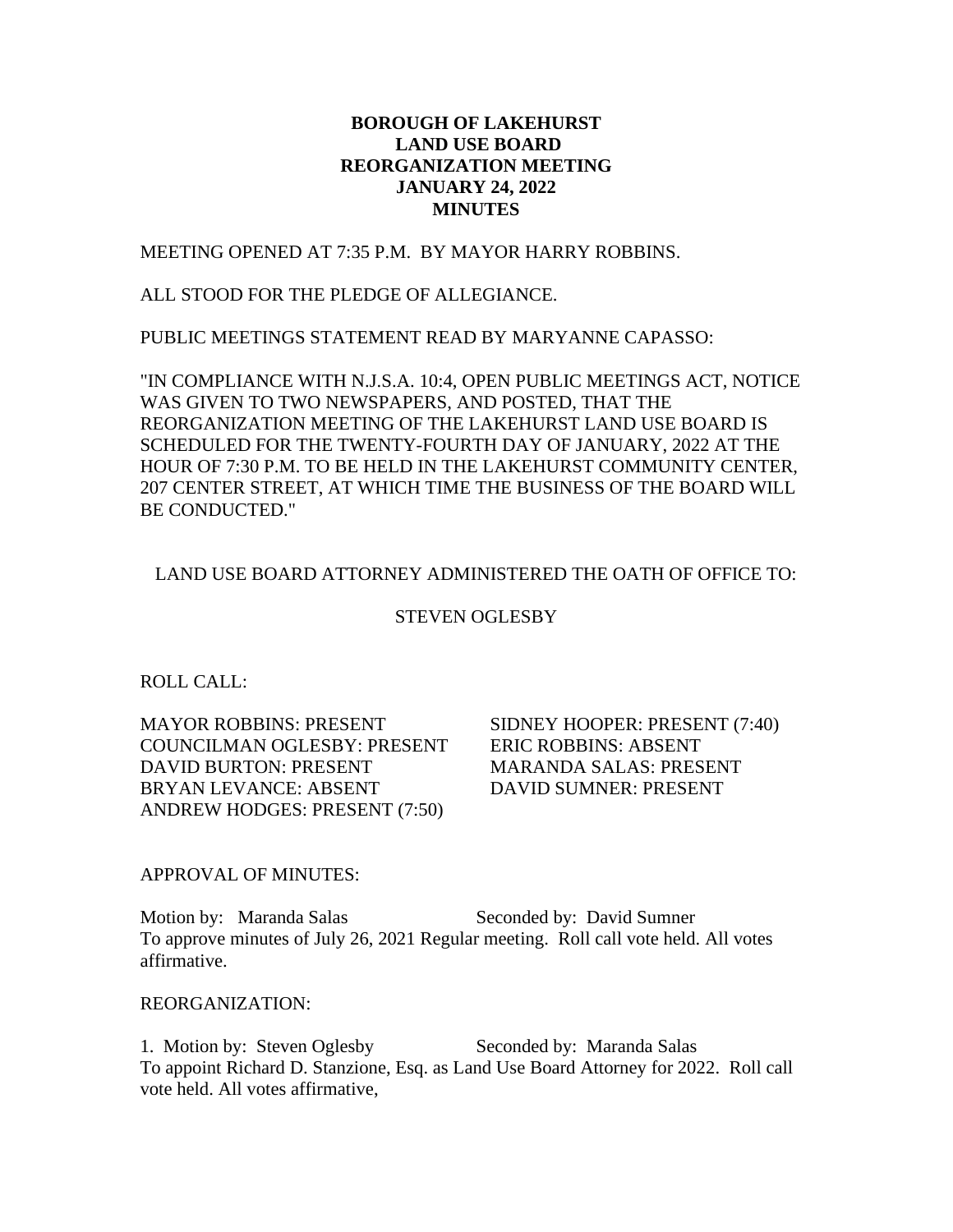2. Motion by: David Sumner Seconded by: Maranda Salas To appoint Alan Dittenhofer as Land Use Board Engineer for 2022. Roll call vote.

3. Motion by: Maranda Salas Seconded by: David Sumner To appoint Davis Burton as Land Use Board Chairman for 2022. Roll call vote held. All votes affirmative.

4. Motion by: Steven Oglesby Seconded by: David Burton To appoint Mayor Harry Robbins as Land Use Board Vice-Chairman for 2022. Roll call vote held. All votes affirmative.

5. Motion by: Maranda Salas Seconded by: Mayor Robbins To appoint Maryanne Capasso as Land Use Board Secretary for 2022. Roll call vote held. All votes affirmative.

6. Motion by: Steven Oglesby Seconded by: Maranda Salas To approve 2022 Schedule of Meetings. Roll call vote held. All votes affirmative.

### OLD BUSINESS:

Keith Sloan, 8 Center Street, requested a Temporary Certificate of Occupancy (TCO).

Mayor Robbins asked why all items were not completed for a CO.

Mr. Sloan stated that the family has run out of funds. Mr. Sloan also stated the temporary rental ends this month and instead of signing another month lease, the family would prefer to put the money into completing the house.

Mayor Robbins asked what items are still outstanding.

Board Engineer Trace Dittenhofer replied his office conducted a site inspection on January 5, 2022 and found these following improvements remain outstanding:

- 1. Paved driveway
- 2. Depressed curb, driveway apron, and sidewalk
- 3. 3" x 3" timber tie curb
- 4. Roof drywell/drain lines
- 5. Grading, topsoil, and seeding
- 6. Final as-built topographic survey

Mr. Dittenhofer added a few of the items listed may remain until the weather improves. Mr. Dittenhofer further added the other items such as the installation of the timber tie curb, roof drywell/drain lines, rough grading, and removal of all construction debris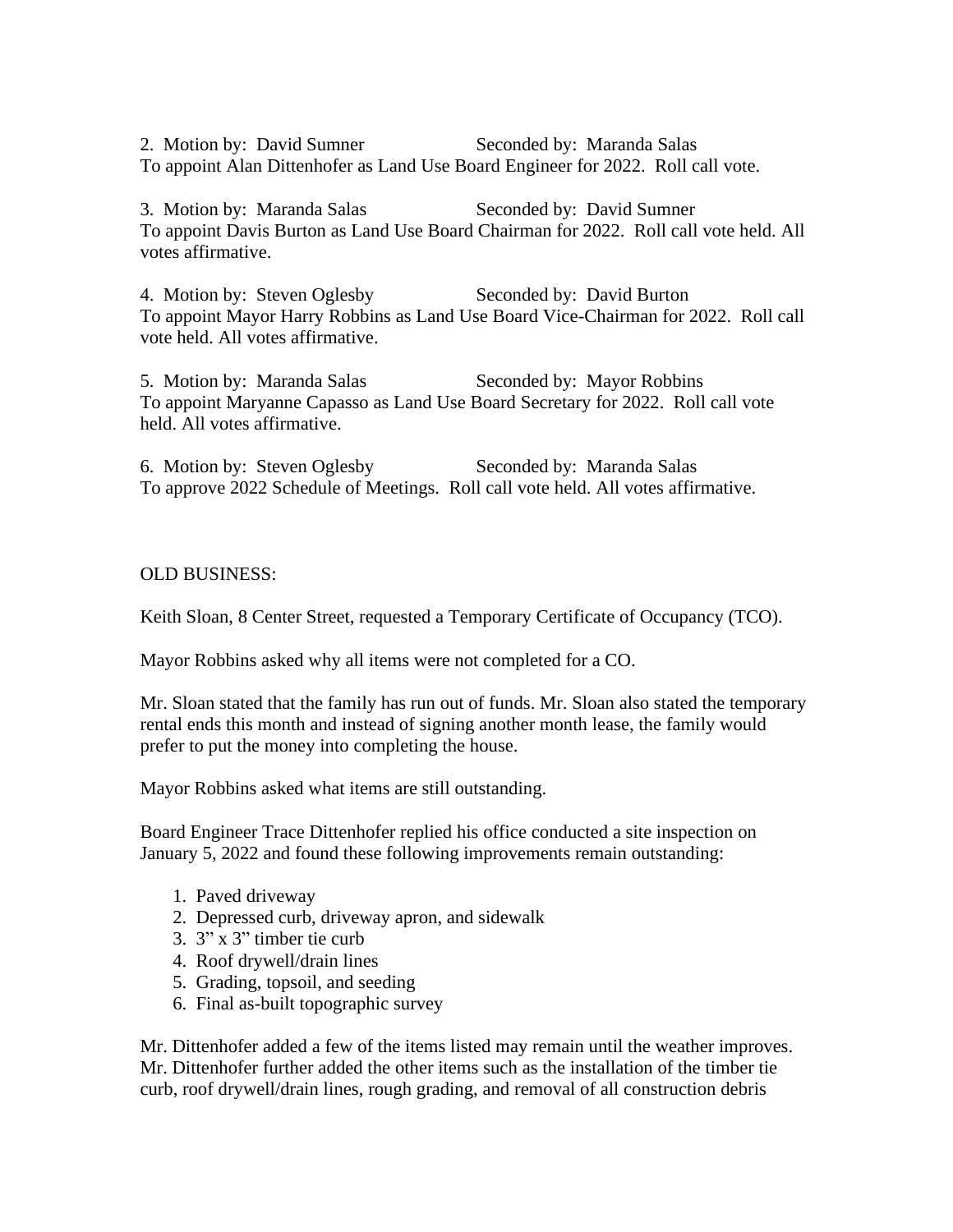should be completed before issuing a TCO.

Mr. Sloan stated the gutters have been installed and all debris has been removed adding the roof drywell has not been completed due to no funds.

Chairman David Burton stated the grading, topsoil, and seeding will not take at this time.

Mr. Sloan stated the inspectors have passed all inspections.

Board Secretary Capasso confirmed all permits have passed final inspections.

Board Member Maranda Salas asked if there is no roof drywell, where is the water going.

Mr. Sloan replied straight into the backyard adding the backyard is pitched.

Mrs. Salas stated she is concerned about side neighbor's homes that are close to the property line adding if the engineer is requesting the drywell/drain lines to be completed, they should be completed.

Mr. Sloan answered his grading is steep enough for the water to run into the swamp behind his home and added the neighbors water runs into his yard. Mr. Sloan stated he does have gutters on the home and suggested running a temporary 4" drainage pipe to run the runoff down the backyard.

Mayor Robbins stated that would alleviate Mrs. Salas' concerns.

Board Attorney Richard Stanzione asked how is the board going to make that request adding does the board want to request a leader.

Mr. Burton requested that Mr. Sloan runs a leader towards the back of the property to ensure that the water runoff from Mr. Sloan's property is not intruding onto his neighbors' property.

Mr. Sloan asked if he could run the leader on top of ground.

Mr. Burton answered in the affirmative and added this leader is temporary until the weather breaks and Mr. Sloan can properly grade and seed his property.

Mr. Dittenhofer stated his only concern is reducing the amount of runoff and that how it is dealt with.

Mr. Stanzione suggested that if the board should grant the TCO, it should be conditioned that the water runoff cannot be disposed onto the adjacent property.

Mr. Burton asked how long the board wants to grant a TCO.